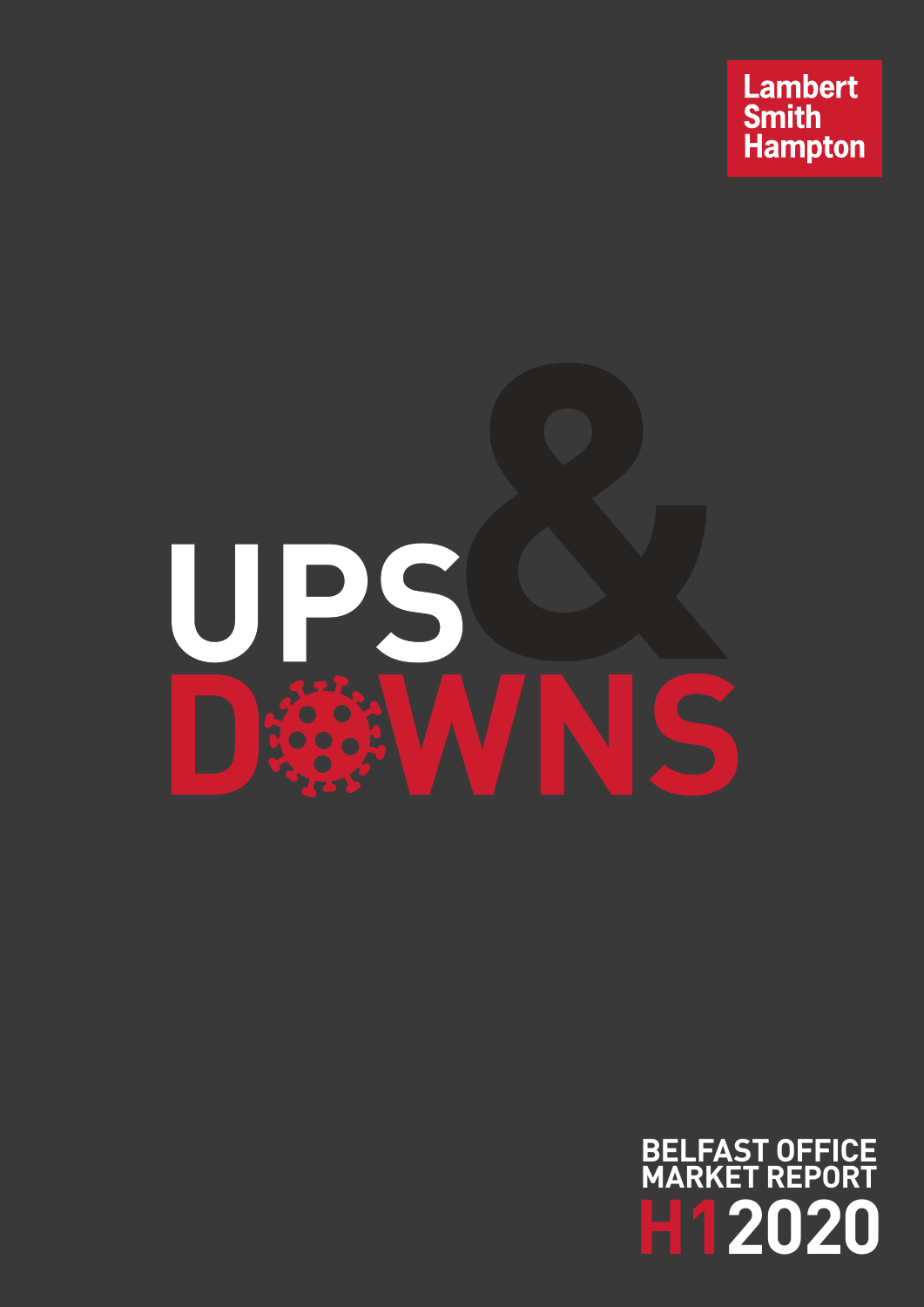

# BELFAST COVID CONTAINS THE MARKET

#### AT A GLANCE 02 2020 CHAND



MARTIN MCCLOY Director – Capital Markets +44 (0) 28 9026 9236 mmccloy@lsh.ie

GREG HENRY Director – Agency +44 (0) 28 9026 9265 ghenry@lsh.ie





COVID-19 and the lockdown inevitably weighed heavily on the Belfast office market in H1 2020, mirroring the pattern across the UK. H1 take-up was the lowest on record, standing at 86,216 sq ft, 53% below the same period last year and 64% below the five-year H1 average. With lockdown enforced throughout Q2, take-up slumped to less than 25,000 sq ft.







## A NEW LOW

In recent years refurbished offices have filled the void of speculative development, but that trend has reversed more recently with the return of new build development. There is over 1.1m sq ft of office space currently under development/refurbishment, of which  $920,322$  sq ft is new build.

The largest H1 deals were Applied Systems at Adelaide Exchange (19,160 sq ft) and Imperva at Arnott House (17,397 sq ft). While grade A space accounted for 60% of take-up, there

was an absence of large and medium sized deals, with the majority of deals being less than 5,000 sq ft.

Activity was driven by the technology, media and telecoms sector and accounted for just under half of H1 take-up, including the aforementioned Applied Systems and Imperva deals. The finance, banking and insurance sector accounted for 29% of take-up driven by CME Group's letting of an additional 17,000 sq ft at Millennium House, bringing their total occupancy to 51,000 sq ft.

### RENTAL VALUES AND YIELDS NO MOVEMENT

Although steady rental growth was expected during 2020, the impact of COVID-19 on the occupier market indicates that prime headline rents will remain stable at £23.00 per sq ft during this year.

Prime yields are also holding steady at 6.00%, with a lack of transactions to support evidence of movement. Sentiment across the UK office investment market suggests that prime yields in the UK's key regional markets, such as Belfast, will hold steady and investors will keep a very close eye on the occupational market and the continued impact of COVID-19.

## DEVELOPMENT AND REFURBISHMENT ON THE UP

Most notably during the first half of 2020, two speculative schemes got underway. Wirefox's Paper Exchange on Chichester Street commenced in February 2020 (155,133 sq ft) and the joint venture between Titanic Quarter Ltd and Belfast Harbour of Olympic House (150,000 sq ft) commenced in June 2020. Both buildings are scheduled to complete in 2022 and, while they may be delayed somewhat due to the lockdown, their completion dates will not slip significantly.

## CURRENT SUPPLY SUPPLY EBBS

Despite weak take-up, supply continues to ebb, falling by a further 8% in H1. At 430,807 sq ft, current availability is lowest on record, equivalent to 0.8 years of supply based on average take-up.

While grade A stock accounts for 68% of supply, it stands at its lowest level since 2016. Moreover, a number of buildings are under construction and therefore not ready for occupation. Schemes that are immediately available include the Lighthouse Building at the Gasworks (60,000 sq ft) and 20 Adelaide Street (18,858 sq ft).

Comprehensive refurbishments make up a significant proportion of grade A availability, including The Vantage (65,000 sq ft), The Kelvin (37,796 sq ft) and East Tower, Lanyon Plaza (35,100 sq ft). All of these buildings were due for completion in the next nine months, but may be delayed due to COVID-19.

The first half of 2020 has been unprecedented, COVID-19 has caused significant economic shocks and the full consequences on the employment market are yet to be felt as the government's furlough scheme is only just starting to be wound down. The sudden necessity to shift office employees from the office environment to working from home and its general success has the potential to create significant long-term change in the office occupier market.

With government advice changing offices are gradually re-opening with many employees expressing happiness returning to their office, meeting their colleagues and having a clearer demarcation between home and work. That said, occupiers are likely to be more amenable to flexible working practices and may be re-assessing the quantity or type of office space they really require.

As one of the tightest supplied markets in the UK, Belfast is relatively well-placed to deal with the impact of COVID-19. Demand from occupiers remains, but with many delaying returning to their current premises until at least September momentum on new deals is slow. While it is expected that take-up in the second half of the year will remain subdued, the key city fundamentals of lower employer and occupancy costs, lower cost of living and highly skilled people, along with the forthcoming new developments, will continue to attract potential occupiers.

## **OUTLOOK FOR H2 2020**

#### AVAILABILITY (000 SQ FT) UNDER CONSTRUCTION (000 SQ FT) PRIME RENTAL VALUES FORECAST (£ SQ FT)

#### TAKE-UP (000 SQ FT) TAKE UP BY SECTOR (%)

**Q2 2020 PRIME HEADLINE RENT (PER SQ FT)**

£23.00

**PRIME YIELD**

6.00%

**GRADE A SHARE OF SUPPLY**

68%

**YEARS OF SUPPLY**

0.8

**H1 TAKE-UP VS 5-YEAR H1 AVERAGE**

 $-64%$